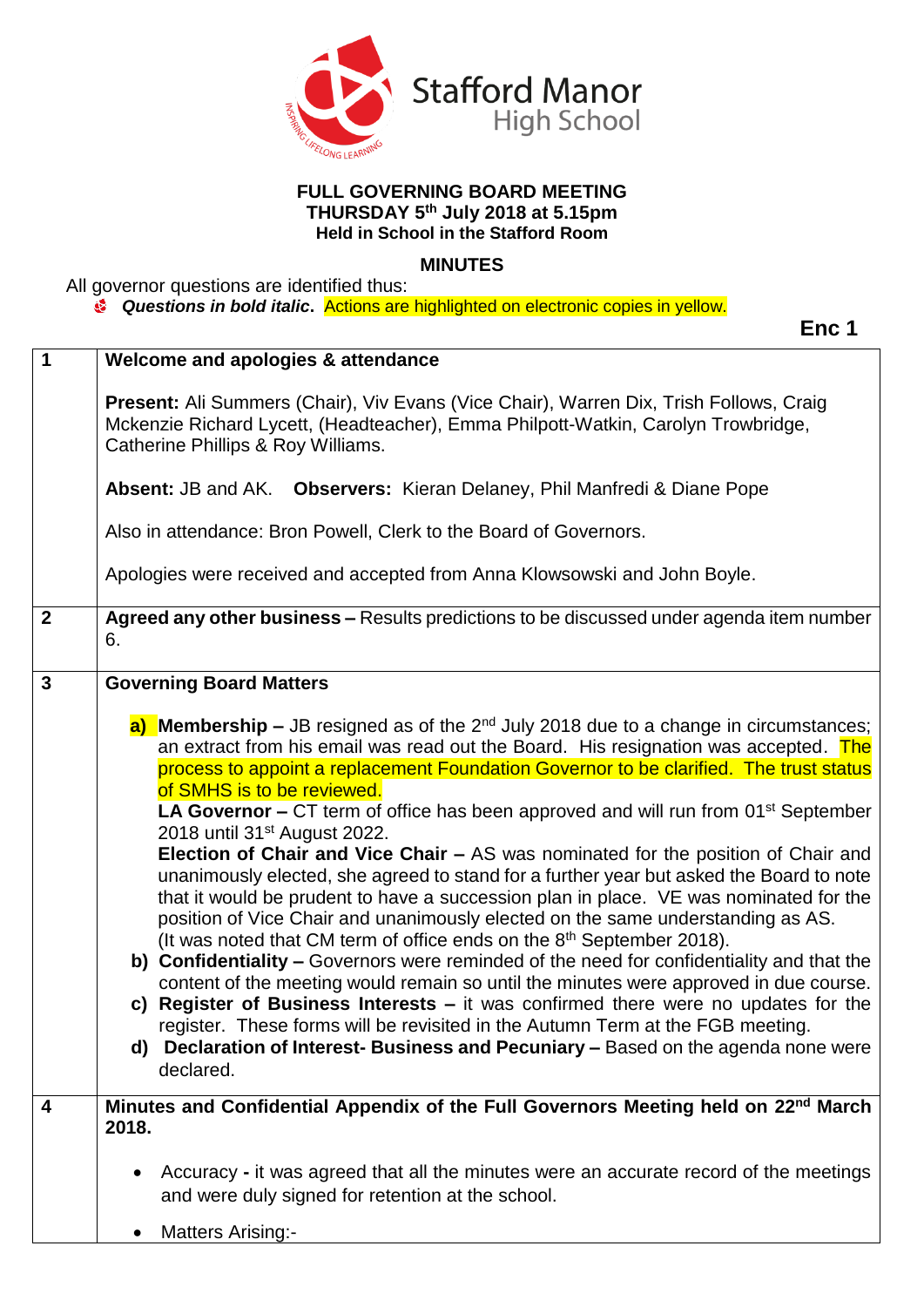| Item | Action                                                                                                                                                                                                                                                                                                                                 | Outcome                          |  |  |  |  |  |
|------|----------------------------------------------------------------------------------------------------------------------------------------------------------------------------------------------------------------------------------------------------------------------------------------------------------------------------------------|----------------------------------|--|--|--|--|--|
| 4.5  | Viability of sending out electronic invites to                                                                                                                                                                                                                                                                                         | RL has spoken to CN. After       |  |  |  |  |  |
|      | Governors - RL to discuss with CN.                                                                                                                                                                                                                                                                                                     | consideration it was agreed that |  |  |  |  |  |
|      |                                                                                                                                                                                                                                                                                                                                        | BP would send out reminders to   |  |  |  |  |  |
|      |                                                                                                                                                                                                                                                                                                                                        | Governors.                       |  |  |  |  |  |
| 4.10 | Questionnaire information collated $-$ to be<br>presented to P&L Committee Summer term.                                                                                                                                                                                                                                                | Completed 30/04/18               |  |  |  |  |  |
| 4.13 | Remit of Committees to be discussed by                                                                                                                                                                                                                                                                                                 | Summer 2018                      |  |  |  |  |  |
|      | Strategic Committee in the Summer term.                                                                                                                                                                                                                                                                                                |                                  |  |  |  |  |  |
| 4.14 | b)Safeguarding Policy and Procedures -                                                                                                                                                                                                                                                                                                 | To be discussed under agenda     |  |  |  |  |  |
| b    | RL and team will rewrite, it will be reviewed                                                                                                                                                                                                                                                                                          | item no 5.                       |  |  |  |  |  |
|      | again in due course by P&L committee.                                                                                                                                                                                                                                                                                                  |                                  |  |  |  |  |  |
| 5    |                                                                                                                                                                                                                                                                                                                                        |                                  |  |  |  |  |  |
|      | Governor Training - ASP and IDSR                                                                                                                                                                                                                                                                                                       | KD Summer 2018 completed         |  |  |  |  |  |
|      | training will be delivered by KD and held                                                                                                                                                                                                                                                                                              | 21/06/18. Governors were         |  |  |  |  |  |
|      | during the Summer Term.                                                                                                                                                                                                                                                                                                                | forwarded the GDPR               |  |  |  |  |  |
|      |                                                                                                                                                                                                                                                                                                                                        | presentation, BP to check all    |  |  |  |  |  |
|      |                                                                                                                                                                                                                                                                                                                                        | Governors were sent this.        |  |  |  |  |  |
|      |                                                                                                                                                                                                                                                                                                                                        | Completed 06/07/18.              |  |  |  |  |  |
| 6    | Governance is to reflect and look at next steps,                                                                                                                                                                                                                                                                                       | Completed 21/06/18.              |  |  |  |  |  |
|      | momentum is to be maintained. The SLT will                                                                                                                                                                                                                                                                                             |                                  |  |  |  |  |  |
|      | present plans to the FGB at the proposed                                                                                                                                                                                                                                                                                               |                                  |  |  |  |  |  |
|      | Summer training session.                                                                                                                                                                                                                                                                                                               |                                  |  |  |  |  |  |
|      |                                                                                                                                                                                                                                                                                                                                        |                                  |  |  |  |  |  |
| 10d  | Information Governance meeting has taken                                                                                                                                                                                                                                                                                               | Completed Summer 2018.           |  |  |  |  |  |
|      | place in school. An audit was carried out                                                                                                                                                                                                                                                                                              |                                  |  |  |  |  |  |
|      | looking at all systems in school, SMHS is                                                                                                                                                                                                                                                                                              |                                  |  |  |  |  |  |
|      | performing well; the report generated will be                                                                                                                                                                                                                                                                                          |                                  |  |  |  |  |  |
|      |                                                                                                                                                                                                                                                                                                                                        |                                  |  |  |  |  |  |
|      | presented to the Finance & Staffing                                                                                                                                                                                                                                                                                                    |                                  |  |  |  |  |  |
|      | Committee.                                                                                                                                                                                                                                                                                                                             |                                  |  |  |  |  |  |
|      | Review of Committee Structure/membership/Nominated Governors                                                                                                                                                                                                                                                                           |                                  |  |  |  |  |  |
|      | Both Committees have looked at the number of meetings to be held annually. It was agreed<br>that each would meet 4 times per year and the FGB would meet termly. It was proposed that<br>the FGB meetings, traditionally held on a Thursday, be moved in line with all other meetings<br>to a Monday. The dates suggested were agreed. |                                  |  |  |  |  |  |
|      | Link Governor responsibilities changed as follows:-                                                                                                                                                                                                                                                                                    |                                  |  |  |  |  |  |
|      | SEND link – CP (VE to Support).                                                                                                                                                                                                                                                                                                        |                                  |  |  |  |  |  |
|      | Pupil Premium link - CT.                                                                                                                                                                                                                                                                                                               |                                  |  |  |  |  |  |
|      | Look After Child link – CT. (VE to support CT with both LAC and PP).                                                                                                                                                                                                                                                                   |                                  |  |  |  |  |  |
|      | 5.45pm RW left the meeting.                                                                                                                                                                                                                                                                                                            |                                  |  |  |  |  |  |
|      | PP contact at school will be RL.                                                                                                                                                                                                                                                                                                       |                                  |  |  |  |  |  |
|      | Careers Education and Guidance link - WD                                                                                                                                                                                                                                                                                               |                                  |  |  |  |  |  |
|      |                                                                                                                                                                                                                                                                                                                                        |                                  |  |  |  |  |  |
|      | All committees' membership will remain the same.                                                                                                                                                                                                                                                                                       |                                  |  |  |  |  |  |
|      | <b>Reports</b>                                                                                                                                                                                                                                                                                                                         |                                  |  |  |  |  |  |
|      | a) Chair and/or Vice Chair's Power to Act - no action taken.                                                                                                                                                                                                                                                                           |                                  |  |  |  |  |  |
|      | b) Finance Committee - Minutes and Confidential Appendix of meeting 30th April 2018<br>(including ratification of the school budget) and the Minutes and Confidential Appendix                                                                                                                                                         |                                  |  |  |  |  |  |
|      | of the meeting 18 <sup>th</sup> June 2018 had been circulated with the call out papers                                                                                                                                                                                                                                                 |                                  |  |  |  |  |  |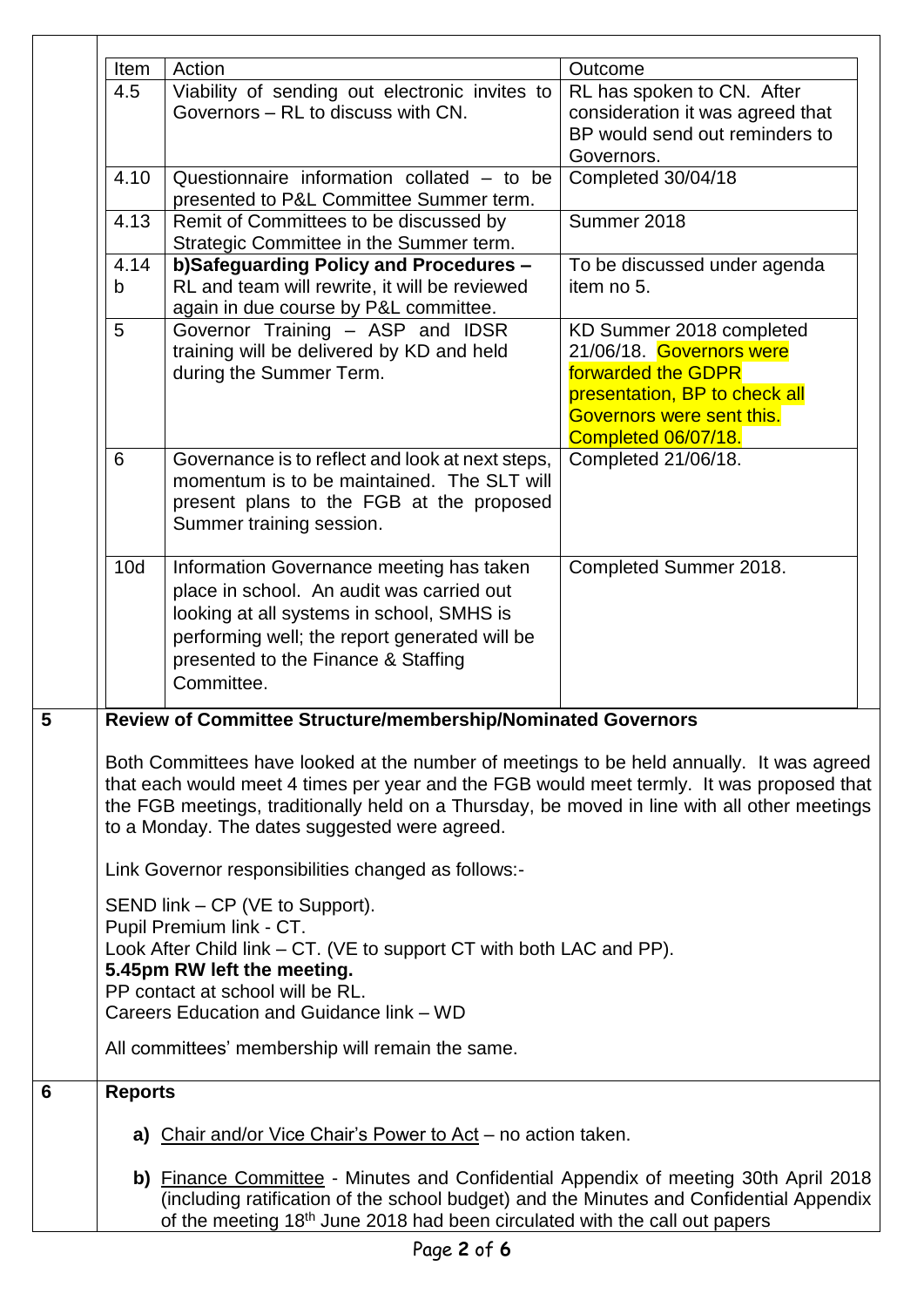

- **c)** Strategic Work Group Update see confidential appendix.
- **d)** Progress & Learning Committee Minutes of meetings held on 23<sup>rd</sup> April and 11<sup>th</sup> June 2018 had been circulated with the call papers. Governors were advised that there will be an update within the Headteacher's report. Staff are amazing in light of external circumstances. There is a slight dip in attendance but strenuous efforts are made to address this and strategies are in place, situations are frequently very complex. Governors noted that the new teachers appointed will start in September, although one has been coming into school in the summer term and the signs are very positive.
- **e)** Partnership Minutes 28th March 2018 were circulated with the call out papers. Governors noted that the meeting due to be held on the  $4<sup>th</sup>$  July 2018 had been cancelled and re-scheduled for the following week. AS is unable to attend on the new date. MW has resigned as of the end of this academic year. A proposal for next steps will be presented to the Partnership next week to secure the group. Employment within the Partnership is complex. *Governors asked for more clarity regards the carry-forward –* they were assured that this was now believed to be a small amount with no risk to SMHS this year. There is a plan in place for moving forward. CT offered to attend the meeting if possible in place of AS.
- **f)** Disciplinary Committee  $-13<sup>th</sup>$  April 2018– the permanent exclusion was upheld.
- **g)** Link Governor Reports –

Training – thanks were extended to RL and KD for the training delivered, Governors thought it was excellent. WD is still investigating the GDPR video for circulation to all. Governors were asked to note that any paperwork at home should be carefully assessed to see what needed keeping and anything to be destroyed could be bought into school to be disposed of there in a secure manner.

Baseline information had been circulated in the call out papers. It is progressing really well. In line with the business plan.

Careers information had been circulated in the call out papers. WD is the link for this area. There is an exciting new focus now. WD stated that there is a Directors Initiative available, he is happy to support SMHS in any contact they would like to make, CT will also help with this. RL has met with representatives from the NHS and McDonalds. Both meetings were productive. These employers are keen to work with students.

Safeguarding – enclosure was circulated with the call out papers. It was selfexplanatory. VE was keen for AK to settle into the SEND Co-ordinator role. Keeping Children Safe in Education is changing in September 2018, this will need to be reflected in school policy and practice.

## **7 Headteacher's Report - and copy of the Ofsted report**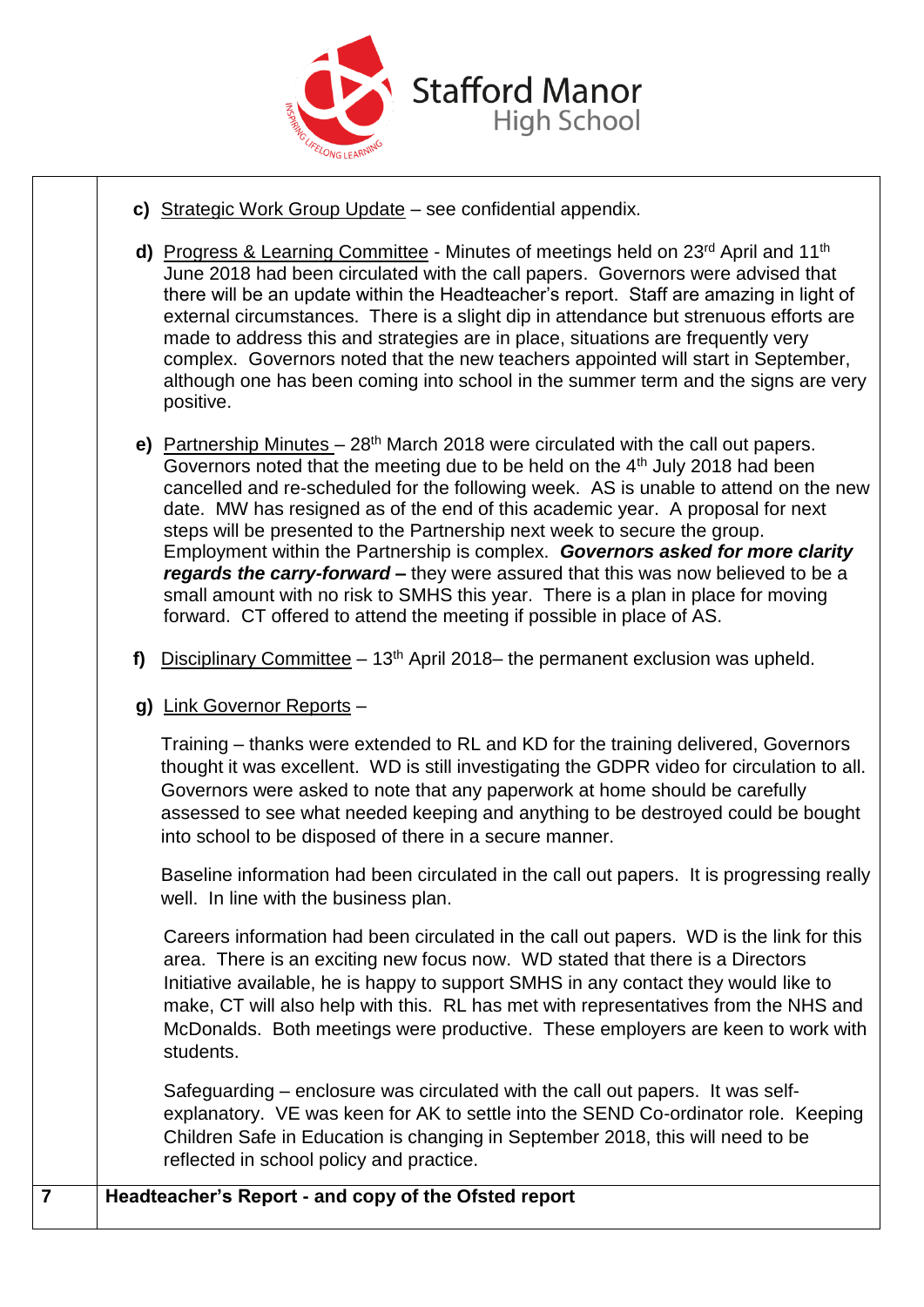RL extended his thanks to the staff who attended the Dyffryn Trip, the time they have given is appreciated. The students clearly loved the experience. Approximately 2/3rds of the year group attended. Feedback from students - it was greatly enjoyed.

Year 11 staff are to be thanked for their dedication and hard work. Revision schedules and personalised time tables were put in place which were specific and targeted, with students at school up to the end of the exam period.

All year groups in school have had the opportunity to attend a trip or event.

Attendance is running slightly under last year's at 93.2%. Persistent absence is 14% with the national average being 13.3%. Migration has seen a net increase in numbers on role of 9.

Behaviour – Fixed term exclusions at SMHS are 8.6% with national at 8.5%. These figures are significantly lower than last year due to a concerted effort, good work in the classroom has contributed to this.

The last assessment window closed on the 22<sup>nd</sup> June 2018. Data on final predictions was handed out to Governors to peruse. In English the 9-5 was higher than last year but due to one student misdemeanour averages will be affected. Pupil progress is showing a bigger gap than last year.

Science is a new course this year with new the new grading system. Predictions are insecure as there is no precedent.

The History qualification is harder this year. As with Geography and Science, there is no longer any coursework, this has increased the unknown. There needs to be context in order to make informed predictions.

Art – supply has been in since Easter (covering maternity leave). In both Art and DT class sizes have been reduced with students being re-directed.

Progress 8 will not be available yet. Sisra and Pixl will produce a report for Progress 8 to give context. These are the two largest providers. *Governors asked if Sisra would be published in August –* this is unknown. *Governors asked why Geography has dipped so much –* this is because the process has been difficult to gauge. Year 10 were with supply teachers so there was an element of catching up to do. The teacher prediction has been realistic, *Governors asked if the 26% was accurate –* it was acknowledged that it had been difficult to gauge and predict.

*Governors noted that maths last year was outstanding –* the Board were informed that 3 students contributed to the downward trend together with the 1 misdemeanour that took place. The new grading system will take a couple of years to embed. It should be noted that Maths progress is huge at SMHS. Progress 8 is a key figure and should be the one that the school will be judged upon.

Mr Barnes has got 13 students through the TLS ICT qualification with 6 resits to be decided.

## **6.42 VE left the meeting – it remained quorate.**

Teaching is fully staffed for September 2018. The structure and changes were bought to the Board's attention and new staff positions briefly discussed. **Please see confidential appendix item 2.** A summary of quality of teaching was in the report. Also included was CPD, Safeguarding and the number of students with medical plans as previously requested.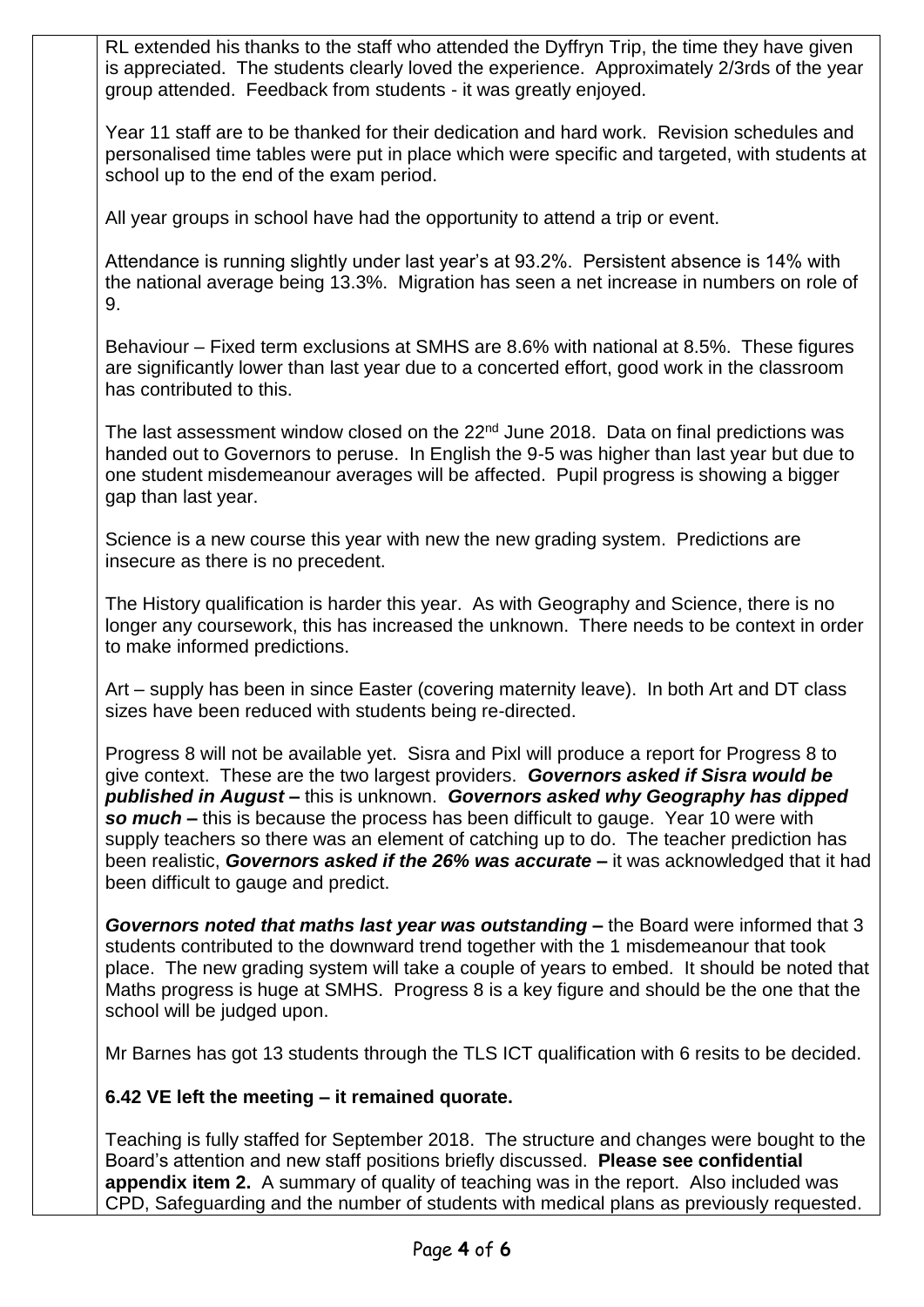

|    | Health and Safety statistics had been presented to the Finance Committee.                                                                                                                                                                                                                                                                                                                                                 |  |  |  |  |
|----|---------------------------------------------------------------------------------------------------------------------------------------------------------------------------------------------------------------------------------------------------------------------------------------------------------------------------------------------------------------------------------------------------------------------------|--|--|--|--|
|    | All Governors are welcome to attend results days; 16 <sup>th</sup> August for A 'Levels and 23 <sup>rd</sup> August<br>for GCSE's.                                                                                                                                                                                                                                                                                        |  |  |  |  |
|    | Thanks were given to RL for his detailed report.                                                                                                                                                                                                                                                                                                                                                                          |  |  |  |  |
| 8  | <b>Safeguarding updates</b>                                                                                                                                                                                                                                                                                                                                                                                               |  |  |  |  |
|    | a) Working Together to Safeguard Children and New Regulations – Please read<br>page 17 of the Governor Information Pack (GIP). Visitors to schools must be<br>cleared; it was confirmed that SMHS follows good practice.<br>b) Designated Teacher for Looked After children – RL has taken over from CRP for<br>the interim.                                                                                              |  |  |  |  |
| 9  | <b>Strategic Leadership</b>                                                                                                                                                                                                                                                                                                                                                                                               |  |  |  |  |
|    | a) Governance – the future – Governor had been advised to read page 3 of the GIP.<br>b) Update on Local Partnerships.                                                                                                                                                                                                                                                                                                     |  |  |  |  |
|    | c) Update on the Local Authority Meeting held at SMHS on the 26 <sup>th</sup> April 2018.                                                                                                                                                                                                                                                                                                                                 |  |  |  |  |
|    | For all of the above please see confidential appendix item 1                                                                                                                                                                                                                                                                                                                                                              |  |  |  |  |
| 10 | <b>Accountability-</b>                                                                                                                                                                                                                                                                                                                                                                                                    |  |  |  |  |
|    | a) Approve School Budget – this was carried out at Finance Committee level on the<br>30 <sup>th</sup> April 2018 as per delegation and duly submitted.<br>b) School Financial Value Standard (SFVS) - this has been completed. It is still<br>early in the financial year but Governors were asked to note that the school is<br>still in a Licence Deficit position but that the budget is within the parameters<br>set. |  |  |  |  |
| 11 | People -                                                                                                                                                                                                                                                                                                                                                                                                                  |  |  |  |  |
|    | a) Governor Training – addressed previously.                                                                                                                                                                                                                                                                                                                                                                              |  |  |  |  |
|    | b) 360 Degree review of the Chair + Governor Skills Audit – Governors who have not<br>already completed their forms were reminded to complete and return them forms to                                                                                                                                                                                                                                                    |  |  |  |  |
|    | <u>BP.</u>                                                                                                                                                                                                                                                                                                                                                                                                                |  |  |  |  |
| 12 | <b>Structures – Instrument of Government – Review</b>                                                                                                                                                                                                                                                                                                                                                                     |  |  |  |  |
|    | There have been 2 vacancies for some time. Mary Gale had suggested during her<br>Governance Review that the number on the Board could be reviewed and reduced. It was<br>proposed that the number of Community Governors be reduced from 7 to 5 giving a total<br>number of 12 Governors. The Board approved the proposal. The position of the school as a<br>Trust needs to be reviewed, BP to ask Entrust for clarity.  |  |  |  |  |
| 13 | <b>Compliance</b>                                                                                                                                                                                                                                                                                                                                                                                                         |  |  |  |  |
|    | Data Protection in the Digital world - GDPR changes - Governors were asked to read<br>pages 20 & 21.                                                                                                                                                                                                                                                                                                                      |  |  |  |  |